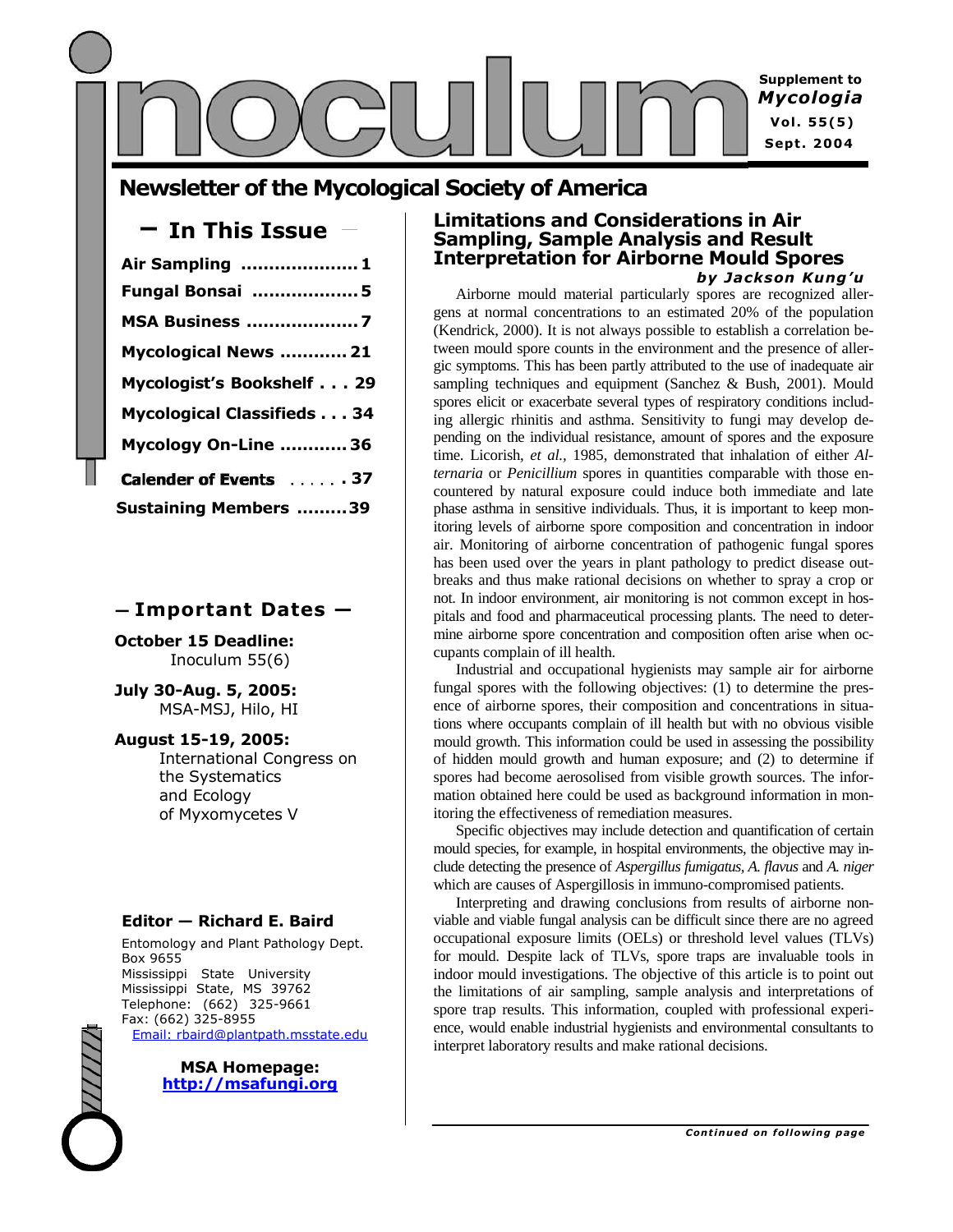#### **Air Sampling Techniques**

**Sampling Devices.** Efficient sampling of biological aerosols requires a clear understanding of the physical and biological attributes of the species under investigation. Biological attributes would also influence the choice of the culture medium in case of viable analysis.

There are various devices for air sampling for both viable and total spore counts (also referred to as non-viable) analysis (ACGIH, 1999). The collection efficiency of a device is dependent on flow rate and impaction principles, and the aerodynamic diameter of the particle. Aerodynamic diameter is the diameter of a sphere of density  $1g/cm<sup>3</sup>$  that has the same settling velocity as the actual particle under consideration (ACGIH, 1999). The aerodynamic diameters of fungal spores fall within the range  $0.5\mu m$  to  $20\mu m$  but typically larger than 2µm. Theoretically a sampling device will collect efficiently particles of sizes equal to or greater than the cut-off diameter.

**Sampling Duration.** Ideally the sampling period should be long, that is, several hours or days since the concentrations of airborne spores have spatial, temporal and diurnal variations. Therefore, short sampling durations only provide a snapshot of conditions. Unfortunately, for many devices, long sampling durations especially in contaminated environments, would result in overloaded samples that would be difficult to analyse.

**Sample Volume.** The sample volume is determined by the air flow rate and the sampling duration. The choice of sampling volume must be a compromise between obtaining a sample sufficiently large to be representative and other practical considerations such as avoiding overloading the sample. Often, prior knowledge on expected airborne particle concentrations is lacking and appropriate sampling durations and volumes must be selected through trial and error.

**Sampling Height.** Concentration of airborne spores varies with the height. Smaller spores are dominant at higher levels and larger spores are more prevalent at lower levels. In studying vertical profiles of outdoor spore concentrations, Chakraborty, *et al.,* 2001, found the spore counts for *Alternaria, Curvularia* and *Drechslera* highest at the height of 1 meter while those of *Aspergillus* spp, Basidiospores, and *Cladosporium* spp were highest at 5 meters. The variation in spore concentrations with height is influenced not only by the size/shape of spores but also by meteorological factors such as wind conditions, temperature, relative humidity, and precipitation.

#### **Analytical Techniques**

As mentioned earlier, spores could be trapped for viable analyses or for non-viable analyses (also referred to as total spore count). The two types of air samples differ in terms of the sampling media used, analytical methods and the results they give. Spores for viable analyses are usually trapped on growth medium (Figures 2a and 2b) while those for non-viable analyses are trapped on sticky surfaces or filter membranes. Both methods of spore trapping have some limitations. Selection of the type of samples to collect and the sampling media should be determined by careful consideration of the data required and how it would be interpreted. In some instances use of both non-viable and viable analysis would be recommended.



**Figure 1a: Spores as seen under microscope. X630 (<0.06mm<sup>2</sup> )**

**Total Spore Counts.** Total spore count involves examining the spore deposition area under a microscope and counting deposited spores. The major advantage of this technique is that results can be obtained within the same day of sampling and counting does not depend on the viability of the spores. However, total spore counting has a number of limitations associated with the following:

#### **Lack of Standardized Analytical Methods**

To date there are no standardized methods for analysing spore traps. Some analytical laboratories count a portion of the spore trap as recommended by cassette manufacturers and then convert the counts to spores per cubic meter of air by simple proportions. However, this conversion may be highly inaccurate since spores are rarely uniformly distributed on the sample trace (i.e., the deposition of the spores on the slide is not random) and spores of some moulds tend to cluster together or form long entangled chains that may be difficult to count. Ideally the whole sample trace should be counted. Counting the whole spore deposition area is extremely difficult and time consuming if the slide is overloaded with fungal and non-fungal particulate matter. A field with a high particle density will easily result in analyst fatigue, with spores being overlooked or double counted.

The inherent biological characteristics of some mould spores such as formation of spores in clusters or chains not only present unpredictable non-random distribution of spores on the sampling media but also presents counting problems. Examples of moulds that form chains or clusters are *Penicillium, Aspergillus, Cladosporium, Paecilomyces,* and *Acremonium.* With no standardized counting procedures, opinions on how to count spores in chains or clusters vary (Groth, 1995; Groth, 1996a; Groth, 1996b; Muilenberg, et al, 1996). Some analysts count clusters or chains of spores as single units while others count each individual spore on the chain or cluster. Analysts who consider clusters or chains as single units reason that, these clusters or chains would form single colonies if the air were sampled for viable analysis. The other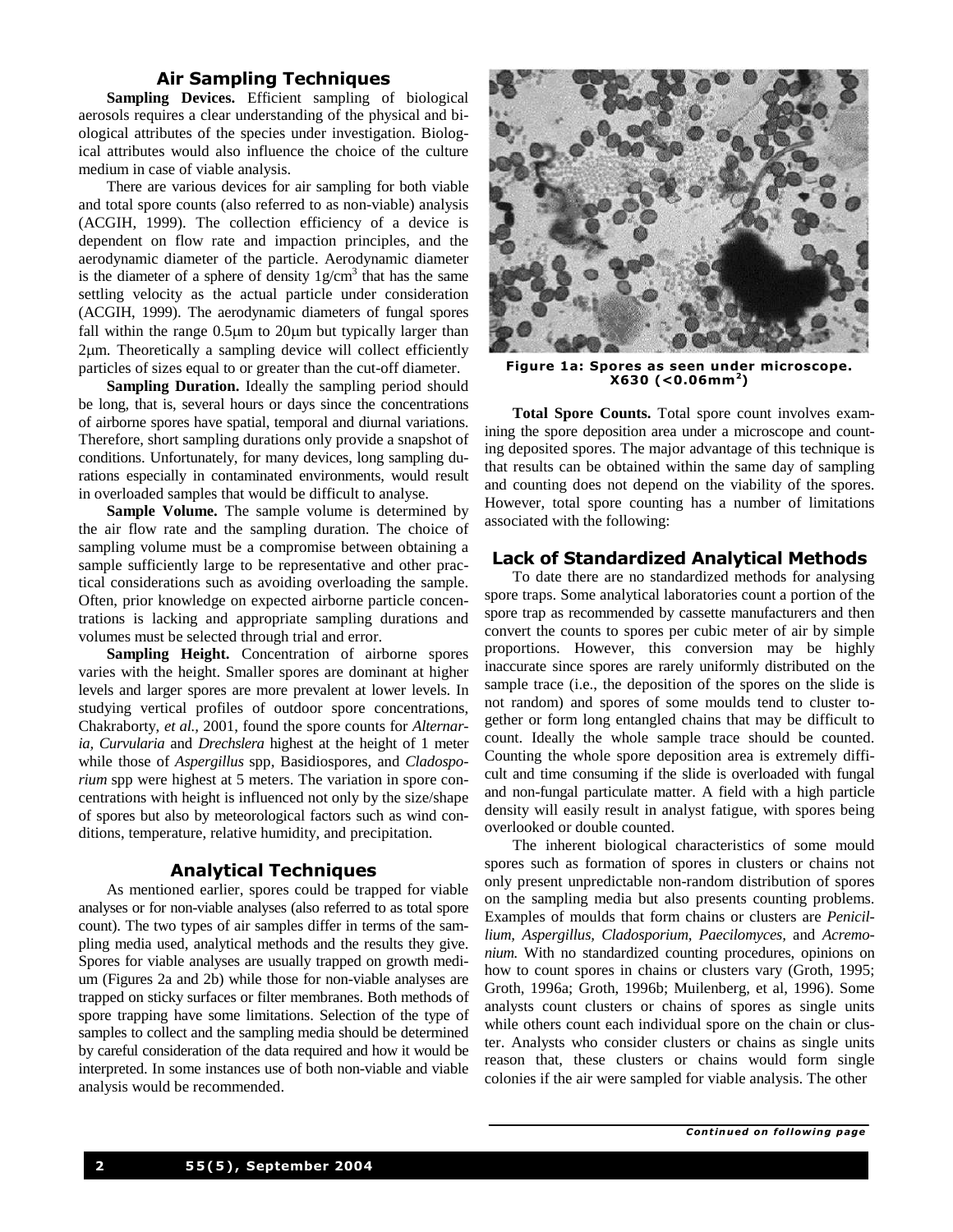argument is that spores in clusters or chains would tend to inflate the counts if counted individually. However, a count based on the number of individual spores may be a better gauge of potential health risk. Figures 1a, 1b, and 1c illustrate the difficulties involved in counting spores in chains whether spores in chains are counted as individually or chains are counted as single elements.

Lack of consensus among analysts on spore counting technique makes it difficult for results from different laboratories and sometimes even individual analysts within the same laboratory to be compared. It is important that labs clearly outline their method of spore counting.

## **Nonhomogeneous Distribution of Spores in the Air**

When converting raw spore counts to counts per cubic meter of air, the assumption made is that the spore distribution in the air is homogeneous which is very unlikely. Spore concentration is likely to be higher near the source than away from the source and may also vary with the sampling height (Chakraborty, *et al.,* 2001). This can lead to overestimation or underestimation of the actual spore concentration in the air and hence potential exposure to occupants.

## **Difficulties in Identifying Spores**

Since some spores have no unique characters for identification, they are grouped together as unidentified spores. While sometimes the analysts are able to group the unidentified spores as basidiospores or ascospores, other times it is difficult to indicate what categories of spores are lumped together as unidentified. Reports from various commercial laboratories show great variability of the categories of moulds consistently reported by individual labs and not others which suggests that misidentification of mould spores is common.

**Viable Analysis.** Unlike non-viable analysis, viable analysis takes between 10-14 or more days for complete analysis. One major advantage of viable analysis is that it allows identification of mould to species level. This method is particularly appropriate in hospital environments where the objective of air sampling may be to estimate the concentrations of viable invasive or opportunistic pathogenic moulds. Another advantage of viable analysis is that if samples are not overloaded, colony counting and interpretation of results are generally easier. Limitations of viable analyses are due to:

**Limited Spore Germination or Growth on Artificial Media.** Most of the spores deposited on growth media will not germinate or continue to grow to recognizable colonies due to incompatibilities with the culture media or other growth conditions. It is estimated that less than 10% of all airborne spores would be culturable (Blomquist, 1994).

Some moulds such as species of *Trichoderma* may inhibit the growth of others. For these reasons, counts of colony forming units (CFU) are usually far much lower than total spore counts.

A single CFU on media could have developed from multiple fungal structures such as hyphal fragments and chains or clusters of spores. Fast growing moulds like *Aspergillus* and



**Figure 2a: Fungal colony forming units (CFUs) on agar medium in a petri-dish**



**Figure 2b: Fungal colony forming units (CFUs) on agar medium in strips**

*Penicillium* would also inhibit slow growing ones such as *Chaetomium* resulting to an underestimation of these moulds. Chang, *et al.,* (1994) demonstrated that colony counting efficiency decreased with increasing density of collected culturable micro-organisms, increasing colony size, and decreasing ability of an observation system to distinguish adjacent colonies as separate units.

In multiple hole samplers such as the Andersen and similar samplers a correction factor (also known as positive hole collection) is applied to give the probable statistical total CFU based on the number of holes in the sampling head and the colony counted. Tables have been prepared by the manufacturer which can give a value for the probable statistical total once the colonies have been counted (ACGIH, 1999). A correction factor is not applied on RCS samples.

**Identification to Species.** Identification of moulds is still largely based on morphological and cultural characteristics. Identification to species is extremely difficult and requires someone highly experienced in fungal taxonomy and nomenclature. Incorrect identification of moulds may result to expensive decisions being made. Currently, only a few commercial labs have the capability of identifying moulds to species particularly those belonging to the *Penicillium* and *Aspergillus* groups.